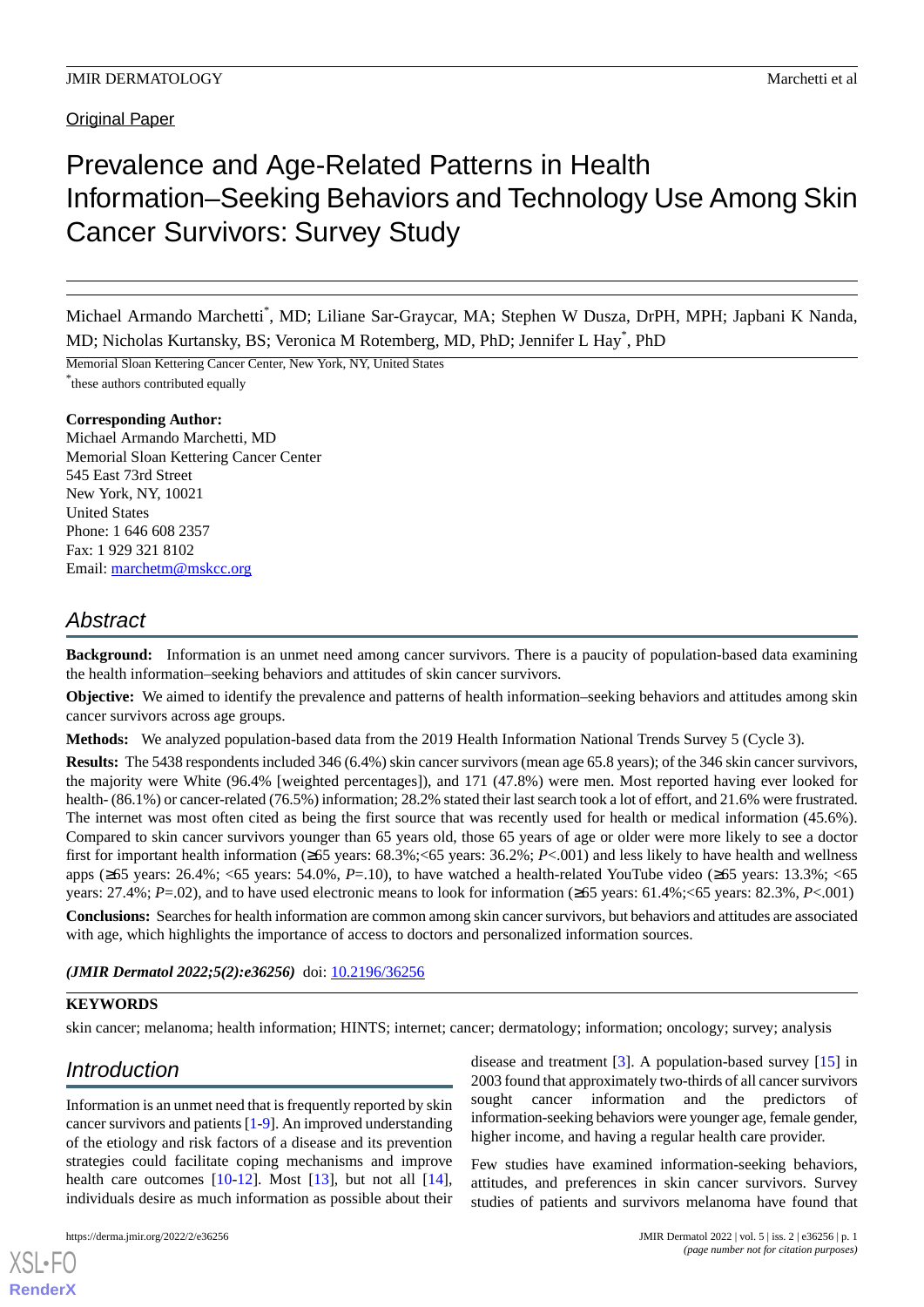many individuals desired more information about their diagnosis, prognosis, or treatment options [[4](#page-9-7)[-6](#page-9-8),[9\]](#page-9-0), expressed high levels of dissatisfaction with the information they received [[5](#page-9-9)[,6](#page-9-8)], and used the internet as a supplementary information resource to their physician [\[3](#page-9-5)[,6](#page-9-8),[16](#page-9-10)]. Internet use and smartphone ownership are strongly associated with age [\[17](#page-9-11),[18\]](#page-9-12), however, and melanoma websites have been reported to have poor readability and variable quality [\[16](#page-9-10),[19-](#page-9-13)[23](#page-9-14)]. Patients and survivors of keratinocyte carcinoma who reported dissatisfaction with the information provided have been found to exhibit lower levels of health-related quality of life, increased worry [\[7](#page-9-15)], and increased skin cancer–specific and general distress [\[24](#page-9-16),[25\]](#page-9-17). Despite the differences in prognosis between keratinocyte carcinoma and melanoma, the needs, concerns, and levels of distress about diagnosis and need for follow-up appear to be similar in these individuals [\[8](#page-9-18)]. There has been recent interest in the development of smartphone and other mobile apps to provide information and education about skin cancer etiology and risk factors, ultraviolet radiation exposure advice, and skin self-examination, as well as tools for analysis or monitoring and tracking of skin lesions [[26\]](#page-10-0). However, the overwhelming majority (99%) of survivors of melanoma have reported never having used a skin cancer–related app [\[27](#page-10-1)].

The purpose of this study was to describe and identify age-related factors associated with (1) health information–seeking behaviors and attitudes and (2) use and ownership of technology among a nationally representative sample of skin cancer survivors in the United States. The resultant data would be expected to aid the design of interventions to improve health care outcomes in this patient population.

## *Methods*

#### **Ethics**

The study was exempt from institutional review board review under US federal regulation [[28\]](#page-10-2) because the data were publicly available.

#### **Study Population, Design, and Setting**

Data for this study were obtained from the 2019 Health Information National Trends Survey (HINTS) 5, Cycle 3 [[29\]](#page-10-3), which is a nationally representative survey of civilian, noninstitutionalized US adults 18 years or older that was administered by the National Cancer Institute. A detailed description of survey methodology has been published [[29\]](#page-10-3). The sample frame was a random sample of nonvacant residential addresses in the Marketing Systems Group database and was grouped into strata having high or low concentrations of minority populations using census tract–level characteristics from the 2013-2017 American Community Survey data file. An equal-probability sample of addresses was selected from each sampling stratum but oversampling of the high-minority stratum was performed. The total number of addresses selected was 23,430; of these, 6690 (28.6%) were from low minority areas and 16,740 (71.4%) were from high-minority areas. One adult per sampled household was selected to participate in the survey using the next birthday method; a US \$2 prepaid

monetary incentive was used to encourage participation. The address sample was divided into 3 subsamples: traditional data collection sample using paper-mail survey (n=14,730), web option, offering respondents a choice between responding via paper (English or Spanish) or web (in English only) (n=4350), and web bonus, offering respondents a choice between responding via paper (English or Spanish) or web (in English only), with an additional US \$10 incentive for those responding via web (n=4350). The overall response rate for the 23,430 samples was 30.3% (paper-mail 30.2%, web option 29.6%, web bonus 31.5%) [\[29](#page-10-3)].

#### **Study Variables and Statistical Analysis**

Descriptive statistics and graphical methods were used to assess the distributions of study variables. The analytic goal was to assess the prevalence and relationships between respondent age and survey responses related to health information–seeking behaviors, attitudes toward health information–seeking, and ownership and use of technology [\(Multimedia Appendix 1\)](#page-8-1). Respondent age was dichotomized  $\left| \langle 65 \rangle \right|$  years or  $\geq 65$  years). This age cut-off corresponds to the median age at diagnosis of melanoma [\[30](#page-10-4)] and the age for Medicare eligibility [\[31](#page-10-5)] in the United States. In addition to these primary independent variables, we also assessed the associations between respondent age and demographic variables, which included sex (male or female), highest grade or level of schooling completed (less than high school, high school, some college, or college), health care coverage (yes or no), respondent race (White, Black, multiple races), total household income (<\$50,000 or ≥\$50,000), and ability to speak English (very well, well, and not well).

Since the HINTS study has a complex survey design, we utilized jackknife replication weights to adjust standard error estimates. Chi-square statistics along with the weighted relative proportions were used to assess bivariate associations between age and demographic and health information–seeking survey responses. Logistic regression was used to examine the association between respondent age and health information–seeking variables while controlling for respondent demographic characteristics. As there were several modes of survey administration, we evaluated the distribution of demographic characteristics and selected survey responses by mode. Differences in the distribution of these variables by survey mode were assessed by linear regression and chi-square analysis using jackknife estimates (Table S1 in [Multimedia Appendix 1](#page-8-1)). Data management and analysis were completed using StataMP software (version 16.1; StataCorp LLC). Analyses were conducted from March 2020 through January 2021.

## *Results*

The 5438 HINTS respondents included 346 (6.4%) with self-reported history of any skin cancer (melanoma: n=59; nonmelanoma skin cancer: n=258; both melanoma and nonmelanoma skin cancer: n=29), with a mean age of 65.8 years. Of the 346 respondents with a history of skin cancer, the majority were White (96.4%[weighted percentages]), and 171 were men (47.8%) ([Table 1](#page-2-0); Table S2 in [Multimedia Appendix](#page-8-1) [1\)](#page-8-1).

 $XSI - F($ **[RenderX](http://www.renderx.com/)**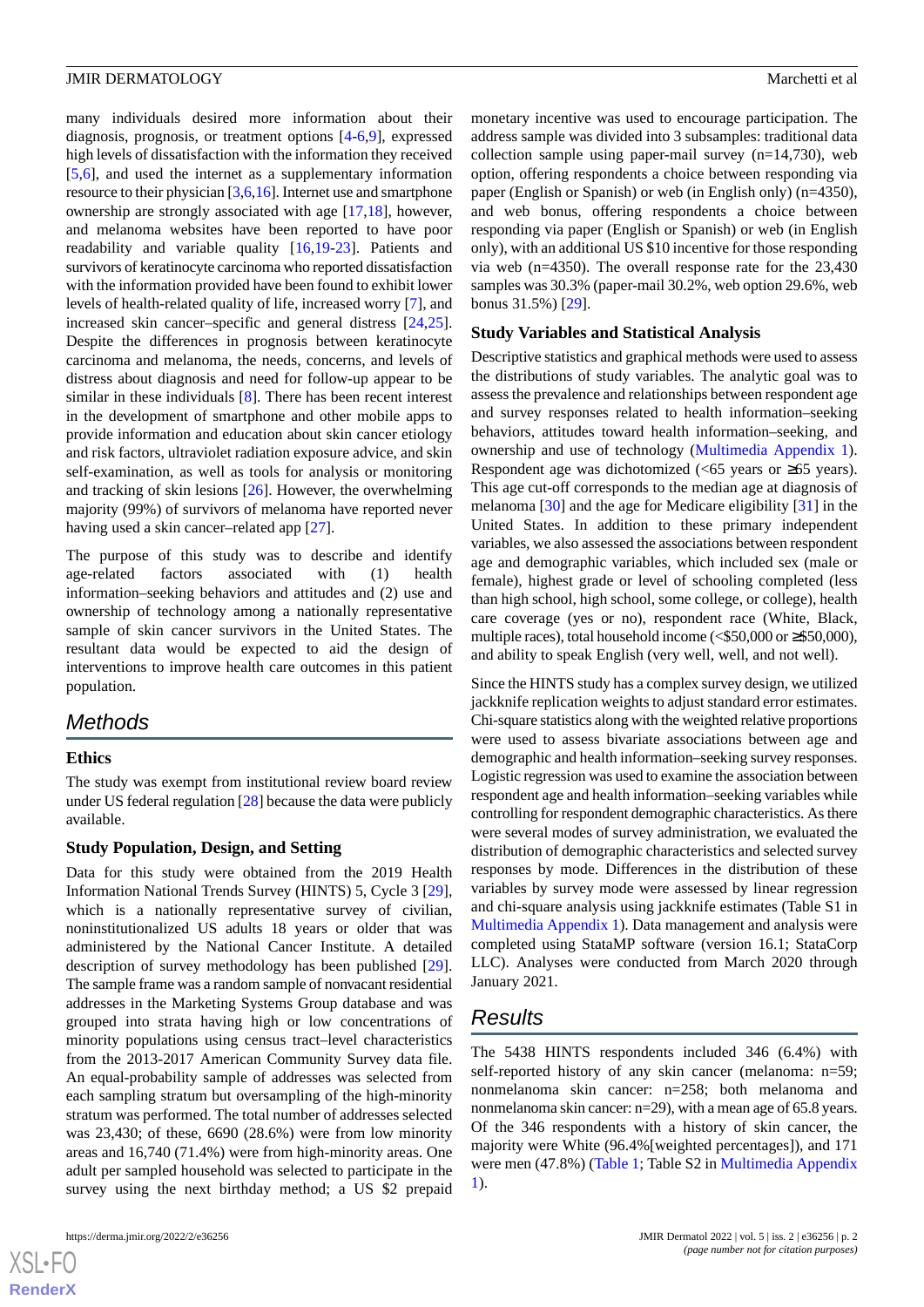<span id="page-2-0"></span>**Table 1.** Demographic characteristics of skin cancer respondents stratified by age (<65 years vs ≥65 years).

| Variable                | Respondents, n (weighted %) Respondents by age |            | $P$ value                                           |         |
|-------------------------|------------------------------------------------|------------|-----------------------------------------------------|---------|
|                         |                                                |            | <65 years, n (weighted %) ≥65 years, n (weighted %) |         |
| <b>Sex</b>              |                                                |            |                                                     | .14     |
| Missing                 | 23(5.1)                                        | 7(3.5)     | 16(6.4)                                             |         |
| Male                    | 171 (47.8)                                     | 43 (40.4)  | 128(53.5)                                           |         |
| Female                  | 152 (47.0)                                     | 63(56.1)   | 89 (40.1)                                           |         |
| Education               |                                                |            |                                                     | $.08\,$ |
| Missing                 | 2(0.1)                                         | 0(0)       | 2(0.2)                                              |         |
| Less than high school   | 9(3.2)                                         | 1(0.5)     | 8(5.3)                                              |         |
| High school             | 51(22.1)                                       | 11(16.1)   | 40(26.6)                                            |         |
| Some college            | 102(39.8)                                      | 29(41.0)   | 73 (38.9)                                           |         |
| College                 | 182 (34.8)                                     | 72(42.5)   | 110(28.9)                                           |         |
| <b>Health insurance</b> |                                                |            |                                                     | .21     |
| Missing                 | 4(1.3)                                         | 0(0)       | 4(2.3)                                              |         |
| Yes                     | 339 (97.7)                                     | 112 (99.7) | 227 (96.1)                                          |         |
| N <sub>o</sub>          | 3(1.0)                                         | 1(0.3)     | 2(1.5)                                              |         |
| Race                    |                                                |            |                                                     | .003    |
| Missing                 | 14(3.1)                                        | 2(0.7)     | 12(5.0)                                             |         |
| White                   | 326 (96.4)                                     | 107 (98.4) | 219 (94.9)                                          |         |
| Black                   | 1(0)                                           | 1(0.1)     | 0(0)                                                |         |
| Multiple                | 5(0.4)                                         | 3(0.9)     | 2(0.1)                                              |         |
| <b>Income</b>           |                                                |            |                                                     | .23     |
| Missing                 | 34(10.9)                                       | 6(7.6)     | 28 (13.4)                                           |         |
| $<$ \$50,000            | 141 (45.2)                                     | 41(41.1)   | 100(48.4)                                           |         |
| $\geq$ \$50,000         | 171 (43.9)                                     | 66 (51.4)  | 105(38.2)                                           |         |
| <b>Speaks English</b>   |                                                |            |                                                     | .02     |
| Missing                 | 2(0.5)                                         | 1(0.6)     | 1(0.4)                                              |         |
| Very well               | 318 (92.7)                                     | 109 (96.9) | 209 (89.5)                                          |         |
| Well                    | 21(5.7)                                        | 1(1.1)     | 20(9.3)                                             |         |
| Not well                | 5(1.1)                                         | 2(1.5)     | 3(0.7)                                              |         |

#### **Health Information–Seeking Behaviors**

Overall, 86.1% of skin cancer survivors reported having ever looked for information about health or medical topics from any source and 76.5% reported having ever looked for information about cancer from any source [\(Table 2;](#page-3-0) Table S3 in [Multimedia](#page-8-1) [Appendix 1\)](#page-8-1). During the most recent search for health or medical information, 55.3% reported looking for information for themselves, 11.9% reported looking for information for someone else, and 17.7% reported looking for information for both themselves and someone else. Respondents reported that the internet was the most recent source of health information (45.6%), followed by a doctor or health care provider (20.9%) or other sources (9.5%); 21.6% of respondents felt frustrated in their search for information, and 28.2% of respondents felt it took a lot of effort to get the information they needed.

Compared to survivors aged 65 years and older, survivors <65 years old were more likely to use the internet as their first source of information during their most recent search for information about health or medical topics (<65 years:  $59.2\%$ ; ≥65 years: 35.2%; *P*=.047) and to have ever looked for information about cancer (<65 years: 86.0%; ≥65 years: 69.2%; *P*=.02). In the model adjusted for sex, income, and English-speaking ability, having ever looked for information about cancer was not associated with being 65 years and older (odds ratio [OR] 1.14, 95% CI 0.81-1.61;  $P = .44$ ) and using the internet as the first source of information about health or medical topics was not associated with being 65 years and older (OR 0.40, 95% CI 0.08-2.08; *P*=.27) [\(Table 3](#page-6-0)). No other relationships between general health information–seeking behavior and age were identified.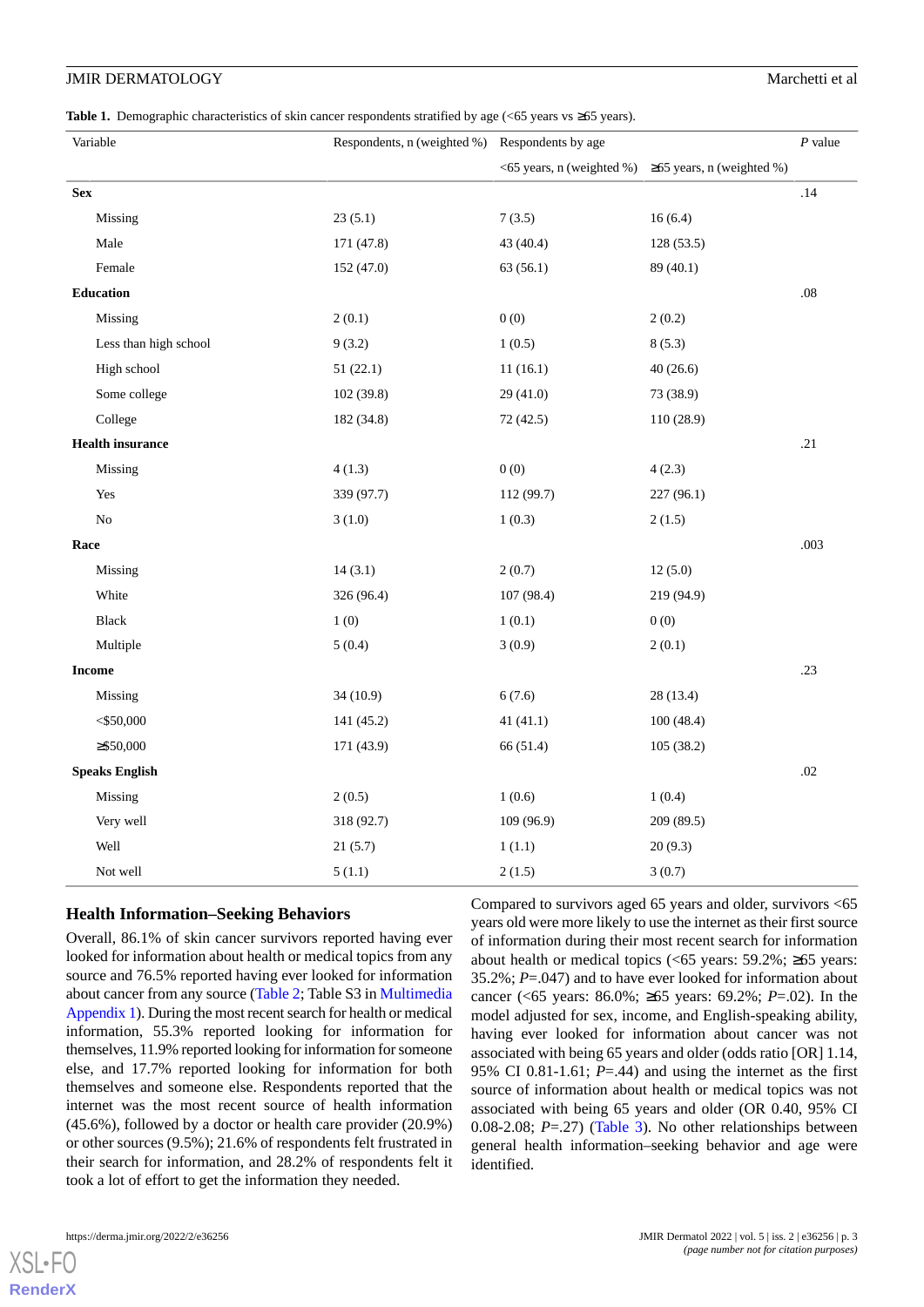<span id="page-3-0"></span>

| <b>JMIR DERMATOLOGY</b>                                            |                          |                                                                                                                                       |                                                                                 | Marchetti et al |
|--------------------------------------------------------------------|--------------------------|---------------------------------------------------------------------------------------------------------------------------------------|---------------------------------------------------------------------------------|-----------------|
|                                                                    |                          | Table 2. Distribution of health seeking behaviors by skin cancer respondents stratified by age ( $\leq$ 65 years vs $\geq$ 65 years). |                                                                                 |                 |
| Variable                                                           | Respondents<br>$(n=346)$ | Respondents by age                                                                                                                    |                                                                                 | $P$ value       |
|                                                                    | $n$ (weighted %)         |                                                                                                                                       | $\leq$ 65 years (n=113), n (weighted %) $\geq$ 65 years (n=233), n (weighted %) |                 |
| <b>Health information-seeking behaviors</b>                        |                          |                                                                                                                                       |                                                                                 |                 |
|                                                                    |                          | Have you ever looked for information about health or medical topics from any source?                                                  |                                                                                 | .10             |
| Missing                                                            | 7(1.5)                   | 2(1.0)                                                                                                                                | 5(1.8)                                                                          |                 |
| Yes                                                                | 304(86.1)                | 103(91.9)                                                                                                                             | 201 (81.7)                                                                      |                 |
| No                                                                 | 35(12.4)                 | 8(7.1)                                                                                                                                | 27(16.5)                                                                        |                 |
| Have you ever looked for information about cancer from any source? |                          |                                                                                                                                       |                                                                                 | .02             |
| Missing                                                            | 6(1.6)                   | 2(1.9)                                                                                                                                | 4(1.4)                                                                          |                 |
| Yes                                                                | 262(76.5)                | 93 (86.0)                                                                                                                             | 169(69.2)                                                                       |                 |
| N <sub>0</sub>                                                     | 78 (21.9)                | 18(12.1)                                                                                                                              | 60(29.4)                                                                        |                 |
|                                                                    |                          | The most recent time you looked for information about health or medical topics, who was it for?                                       |                                                                                 | .84             |
| Missing                                                            | 45(15.1)                 | 12(10.2)                                                                                                                              | 33(19.0)                                                                        |                 |
| Myself                                                             | 187(55.3)                | 60(60.1)                                                                                                                              | 127(51.5)                                                                       |                 |
| Someone else                                                       | 47(11.9)                 | 16(12.5)                                                                                                                              | 31(11.5)                                                                        |                 |
| Both myself and someone else 67 (17.7)                             |                          | 25(17.3)                                                                                                                              | 42(18.0)                                                                        |                 |
|                                                                    |                          | The most recent time you looked for information about health or medical topics, where did you go first?                               |                                                                                 | .047            |
| Missing                                                            | 77(24.0)                 | 23(18.6)                                                                                                                              | 54(28.1)                                                                        |                 |
| Doctor                                                             | 71(20.9)                 | 13(14.7)                                                                                                                              | 58 (25.5)                                                                       |                 |
| Internet                                                           | 168(45.6)                | 69(59.2)                                                                                                                              | 99 (35.2)                                                                       |                 |

| Internet                                                   | 168(45.6)                                                   | 69 (59.2) | 99 (35.2)                                                                                                       |         |  |  |
|------------------------------------------------------------|-------------------------------------------------------------|-----------|-----------------------------------------------------------------------------------------------------------------|---------|--|--|
| Other                                                      | 30(9.5)                                                     | 8(7.5)    | 22(11.1)                                                                                                        |         |  |  |
|                                                            | You felt frustrated during your search for the information. |           |                                                                                                                 |         |  |  |
| Missing                                                    | 62(18.6)                                                    | 13(10.3)  | 49 (24.9)                                                                                                       |         |  |  |
| Strongly agree                                             | 25(6.6)                                                     | 9(5.7)    | 16(7.3)                                                                                                         |         |  |  |
| Somewhat agree                                             | 59 (15.0)                                                   | 20(16.5)  | 39 (13.9)                                                                                                       |         |  |  |
| Somewhat disagree                                          | 76(20.7)                                                    | 26(22.6)  | 50(19.3)                                                                                                        |         |  |  |
| Strongly disagree                                          | 124(39.1)                                                   | 45(45.0)  | 79 (34.6)                                                                                                       |         |  |  |
| It took a lot of effort to get the information you needed. |                                                             |           |                                                                                                                 |         |  |  |
| Missing                                                    | 47(15.6)                                                    | 12(10.2)  | 35(19.7)                                                                                                        |         |  |  |
| Strongly agree                                             | 30(7.7)                                                     | 11(6.7)   | 19(8.6)                                                                                                         |         |  |  |
| Somewhat agree                                             | 82 (20.5)                                                   | 19(17.1)  | 63(23.1)                                                                                                        |         |  |  |
| Somewhat disagree                                          | 87 (23.4)                                                   | 29(22.6)  | 58 (24.0)                                                                                                       |         |  |  |
| Strongly disagree                                          | 100(32.8)                                                   | 42(43.5)  | 58 (24.7)                                                                                                       |         |  |  |
| <b>Attitudes toward health information–seeking</b>         |                                                             |           |                                                                                                                 |         |  |  |
|                                                            |                                                             |           | Imagine that you had a strong need to get information about health or medical topics. Where would you go first? | < 0.001 |  |  |
| Missing                                                    | 17(5.1)                                                     | 7(6.0)    | 10(4.4)                                                                                                         |         |  |  |
| Doctor or health care                                      | 179 (54.4)                                                  | 39(36.2)  | 140(68.3)                                                                                                       |         |  |  |

Internet 128 (36.9) 60 (55.3) 68 (22.9)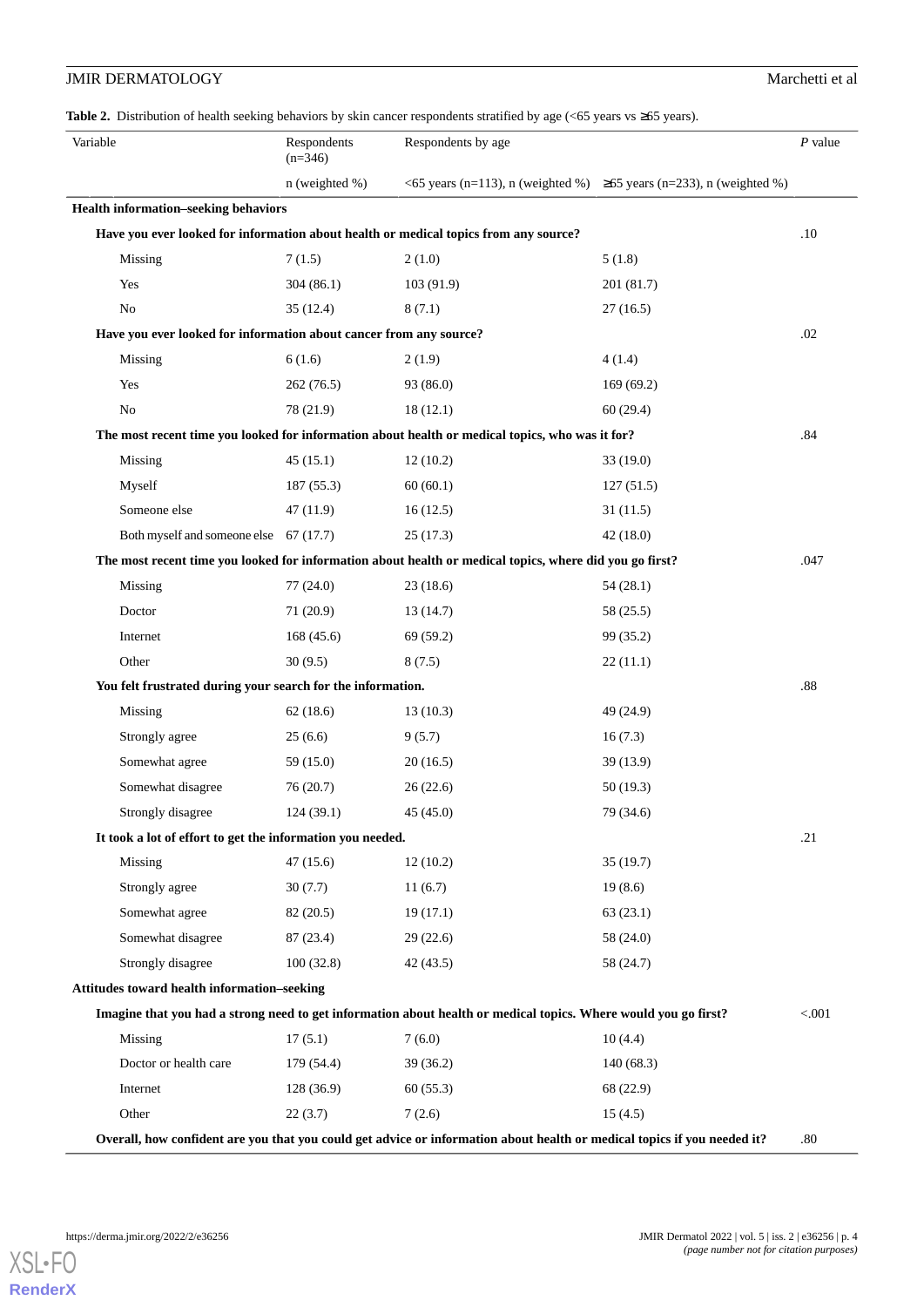| Variable                                           | Respondents<br>$(n=346)$ | Respondents by age                                                                                          |                                                                           | $P$ value |
|----------------------------------------------------|--------------------------|-------------------------------------------------------------------------------------------------------------|---------------------------------------------------------------------------|-----------|
|                                                    | $n$ (weighted %)         |                                                                                                             | <65 years (n=113), n (weighted %) $\geq 65$ years (n=233), n (weighted %) |           |
| Missing                                            | 10(2.3)                  | 3(1.1)                                                                                                      | 7(3.2)                                                                    |           |
| Completely confident                               | 90(29.4)                 | 32(28.4)                                                                                                    | 58 (30.2)                                                                 |           |
| Very confident                                     | 133 (37.4)               | 41 (39.0)                                                                                                   | 92(36.2)                                                                  |           |
| Somewhat confident                                 | 94(26.6)                 | 28(25.5)                                                                                                    | 66 (27.4)                                                                 |           |
| A little confident                                 | 10(3.0)                  | 6(4.61)                                                                                                     | 4(1.7)                                                                    |           |
| Not confident at all                               | 9(1.4)                   | 3(1.4)                                                                                                      | 6(1.3)                                                                    |           |
|                                                    |                          | In general, how much would you trust information about health or medical topics from each of the following? |                                                                           |           |
| A doctor                                           |                          |                                                                                                             |                                                                           | .52       |
| Missing                                            | 7(1.4)                   | 2(1.0)                                                                                                      | 5(1.8)                                                                    |           |
| A lot                                              | 261 (79.3)               | 84 (81.8)                                                                                                   | 177 (77.4)                                                                |           |
| Some-Not at all                                    | 78 (19.2)                | 27(17.3)                                                                                                    | 51 (20.8)                                                                 |           |
| <b>Family or friends</b>                           |                          |                                                                                                             |                                                                           | .82       |
| Missing                                            | 17(5.1)                  | 3(2.3)                                                                                                      | 14(7.3)                                                                   |           |
| A lot                                              | 20(6.8)                  | 9(7.5)                                                                                                      | 11(6.3)                                                                   |           |
| Some-Not at all                                    | 309 (88.0)               | 101(90.1)                                                                                                   | 208 (86.4)                                                                |           |
| <b>Government health agencies</b>                  |                          |                                                                                                             |                                                                           | .60       |
| Missing                                            | 21(5.0)                  | 2(1.0)                                                                                                      | 19(8.2)                                                                   |           |
| A lot                                              | 59 (16.9)                | 25(16.0)                                                                                                    | 34(17.6)                                                                  |           |
| Some-Not at all                                    | 266(78.0)                | 86 (83.0)                                                                                                   | 180 (74.2)                                                                |           |
| <b>Charitable organizations</b>                    |                          |                                                                                                             |                                                                           | .30       |
| Missing                                            | 21(5.3)                  | 2(1.0)                                                                                                      | 19(8.6)                                                                   |           |
| A lot                                              | 5(1.0)                   | 3(1.5)                                                                                                      | 2(0.5)                                                                    |           |
| Some-Not at all                                    | 320 (93.8)               | 108(97.5)                                                                                                   | 212 (90.9)                                                                |           |
| <b>Religious organizations and leaders</b>         |                          |                                                                                                             |                                                                           | .57       |
| Missing                                            | 20(4.3)                  | 2(1.0)                                                                                                      | 18(6.9)                                                                   |           |
| A lot                                              | 4(2.9)                   | 2(4.1)                                                                                                      | 2(2.0)                                                                    |           |
| Some-Not at all                                    | 322(92.8)                | 109(94.9)                                                                                                   | 213(91.2)                                                                 |           |
| Ownership and technology use                       |                          |                                                                                                             |                                                                           |           |
| Please indicate if you have each of the following. |                          |                                                                                                             |                                                                           | .045      |
| Missing                                            | 5(1.6)                   | 1(1.5)                                                                                                      | 4(1.6)                                                                    |           |
| Tablet computer                                    | 19(8.5)                  | 5(7.8)                                                                                                      | 14(9.0)                                                                   |           |
| Smartphone                                         | 99 (31.0)                | 35(33.7)                                                                                                    | 64(29.0)                                                                  |           |
| Basic cell phone only                              | 45(13.2)                 | 6(5.7)                                                                                                      | 39 (18.9)                                                                 |           |
| None                                               | 22(4.7)                  | 2(1.1)                                                                                                      | 20(7.5)                                                                   |           |
| Multiple devices selected                          | 156(41.1)                | 64(50.2)                                                                                                    | 92(34.1)                                                                  |           |
|                                                    |                          | On your tablet or smartphone, do you have any apps related to health and wellness?                          |                                                                           | .10       |
| Missing                                            | 75(19.7)                 | 10(8.4)                                                                                                     | 65(28.3)                                                                  |           |
| Yes                                                | 138 (38.3)               | 66 (54.0)                                                                                                   | 72 (26.4)                                                                 |           |
| No                                                 | 113(30.2)                | 33 (30.2)                                                                                                   | 80(30.2)                                                                  |           |
| Don't know                                         | 20(11.8)                 | 4(7.4)                                                                                                      | 16(15.1)                                                                  |           |
|                                                    |                          | In the past 12 months, have you used the internet to look for information about cancer for yourself?        |                                                                           | .86       |

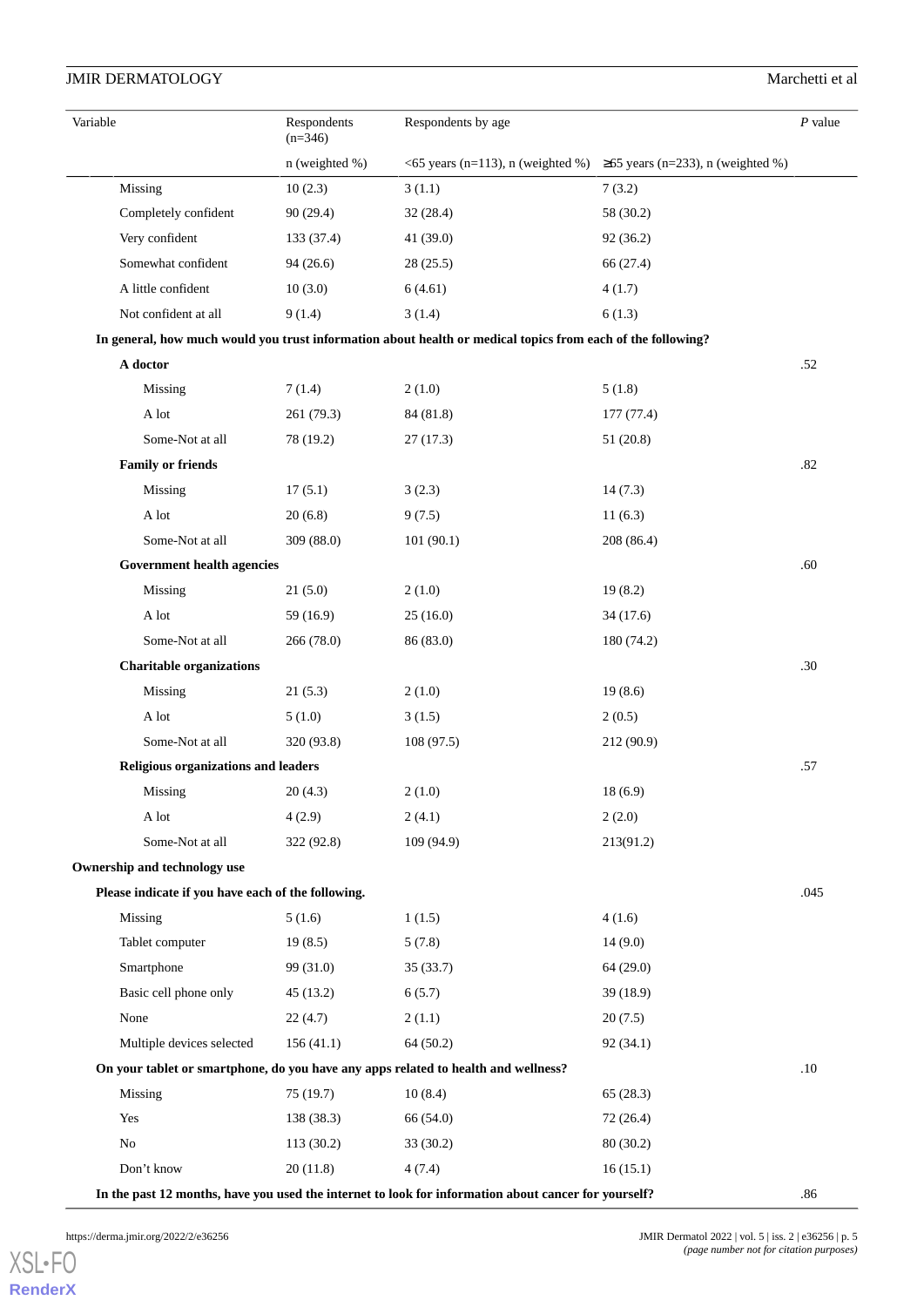| Variable                                                                                                                                                   | Respondents<br>$(n=346)$                                                                             | Respondents by age |                                                                                     |  |  |  |
|------------------------------------------------------------------------------------------------------------------------------------------------------------|------------------------------------------------------------------------------------------------------|--------------------|-------------------------------------------------------------------------------------|--|--|--|
|                                                                                                                                                            | $n$ (weighted %)                                                                                     |                    | $\leq$ 0.65 years (n=113), n (weighted %) $\geq$ 0.65 years (n=233), n (weighted %) |  |  |  |
| Missing                                                                                                                                                    | 66 (23.8)                                                                                            | 10(11.5)           | 56 (33.2)                                                                           |  |  |  |
| Yes                                                                                                                                                        | 93(26.2)                                                                                             | 38(31.1)           | 55 (22.4)                                                                           |  |  |  |
| No                                                                                                                                                         | 187(50.0)                                                                                            | 65 (57.4)          | 122(44.4)                                                                           |  |  |  |
|                                                                                                                                                            | In the last 12 months, have you used the internet to watch a health-related video on YouTube?<br>.02 |                    |                                                                                     |  |  |  |
| Missing                                                                                                                                                    | 6(0.9)                                                                                               | 0(0)               | 6(1.6)                                                                              |  |  |  |
| Yes                                                                                                                                                        | 77 (19.4)                                                                                            | 38 (27.4)          | 39(13.3)                                                                            |  |  |  |
| No                                                                                                                                                         | 263(79.7)                                                                                            | 75(72.6)           | 188(85.1)                                                                           |  |  |  |
| In the past 12 months, have you used a computer, smartphone, or other electronic device to look for health or medical infor- <.001<br>mation for yourself? |                                                                                                      |                    |                                                                                     |  |  |  |
| Missing                                                                                                                                                    | 7(2.0)                                                                                               | 2(1.8)             | 5(2.2)                                                                              |  |  |  |
| Yes                                                                                                                                                        | 236(68.2)                                                                                            | 93 (82.3)          | 143(61.4)                                                                           |  |  |  |
| No                                                                                                                                                         | 103(29.8)                                                                                            | 18 (15.9)          | 85 (36.5)                                                                           |  |  |  |

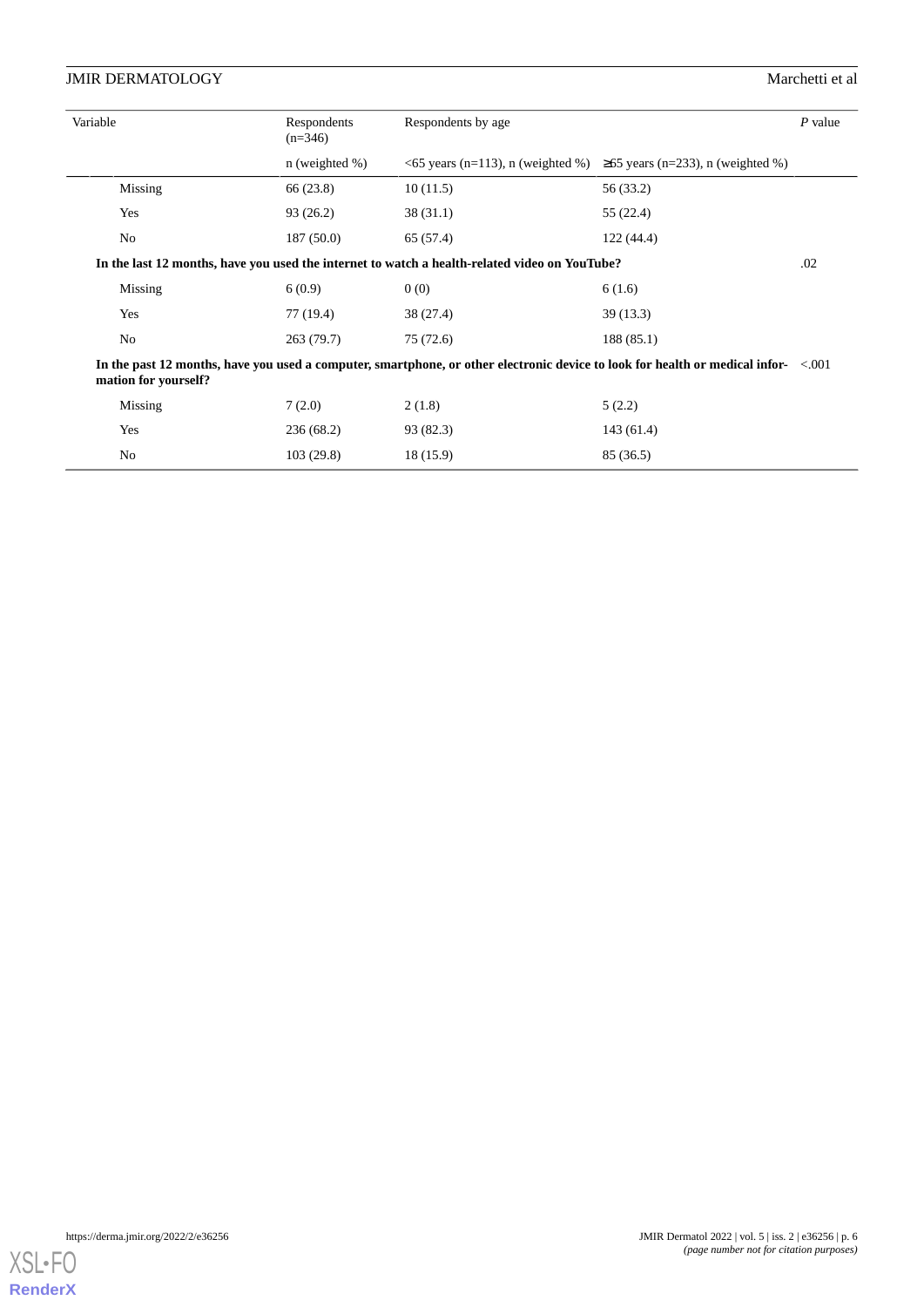<span id="page-6-0"></span>**Table 3.** Associations between age (<65 years vs ≥65 years) and health information–seeking variables for skin cancer survivors.

| Variable                                                                                                                   | Unadjusted odds ratio (95% CI) $P$ value |                          | Adjusted <sup>a</sup> odds ratio (95% CI) P value |      |  |  |
|----------------------------------------------------------------------------------------------------------------------------|------------------------------------------|--------------------------|---------------------------------------------------|------|--|--|
| Have you ever looked for information about health or medical topics from any source?                                       |                                          |                          |                                                   |      |  |  |
| Yes                                                                                                                        | $2.59(0.7-9.58)$                         | .15                      | $1.09(0.76-1.57)$                                 | .62  |  |  |
| No                                                                                                                         | 1.0 <sup>b</sup>                         | $\mathbf{C}$             | 1.0 <sup>b</sup>                                  |      |  |  |
| The most recent time you looked for information about health or medical topics, who was it for?                            |                                          |                          |                                                   |      |  |  |
| Myself                                                                                                                     | $0.93(0.41-2.11)$                        | .86                      | $0.91(0.37-2.23)$                                 | .83  |  |  |
| Someone else                                                                                                               | 1.0 <sup>b</sup>                         |                          | 1.0 <sup>b</sup>                                  |      |  |  |
| Both myself and someone else                                                                                               | $1.13(0.46-2.76)$                        | .79                      | $1.17(0.42 - 3.25)$                               | .75  |  |  |
| The most recent time you looked for information about health or medical topics, where did you go first?                    |                                          |                          |                                                   |      |  |  |
| Doctor                                                                                                                     | $1.18(0.26 - 5.30)$                      | .83                      | $1.16(0.2-5.9)$                                   | .86  |  |  |
| Internet                                                                                                                   | $0.40(0.09-1.83)$                        | .23                      | $0.40(0.08-2.08)$                                 | .27  |  |  |
| Other                                                                                                                      | 1.0 <sup>b</sup>                         |                          | 1.0 <sup>b</sup>                                  |      |  |  |
| Have you ever looked for information about cancer from any source?                                                         |                                          |                          |                                                   |      |  |  |
| Yes                                                                                                                        | $1.14(0.95-1.36)$                        | .16                      | $1.14(0.81-1.61)$                                 | .44  |  |  |
| No                                                                                                                         | 1.0 <sup>b</sup>                         | $\overline{\phantom{0}}$ | 1.0 <sup>b</sup>                                  |      |  |  |
| Please indicate if you have a tablet, smartphone, cell phone, basic cell phone, none, or multiple devices.                 |                                          |                          |                                                   |      |  |  |
| Tablet computer                                                                                                            | $1.7(0.21-13.94)$                        | .61                      | $1.55(0.09-26.82)$                                | .76  |  |  |
| Smartphone                                                                                                                 | $1.27(0.65-2.47)$                        | .48                      | $1.44(0.62 - 3.36)$                               | .39  |  |  |
| Basic cell phone                                                                                                           | 4.88 (1.24-19.24)                        | .03                      | $3.64(0.7-18.95)$                                 | .12  |  |  |
| None                                                                                                                       | 10.36 (0.82-130.35)                      | .07                      | 8.13 (0.64-102.8)                                 | .10  |  |  |
| Multiple devices                                                                                                           | 1.0 <sup>b</sup>                         |                          | 1.0 <sup>b</sup>                                  |      |  |  |
| On your tablet or smartphone, do you have any apps related to health and wellness?                                         |                                          |                          |                                                   |      |  |  |
| Yes                                                                                                                        | $0.42(0.25-0.70)$                        | 0.001                    | $0.35(0.13-0.93)$                                 | .04  |  |  |
| No or don't know                                                                                                           | 1.0 <sup>b</sup>                         |                          | 1.0 <sup>b</sup>                                  |      |  |  |
| In the last 12 months, have you used the internet to watch a health-related video on YouTube?                              |                                          |                          |                                                   |      |  |  |
| Yes                                                                                                                        | $0.42(0.19-0.88)$                        | 0.02                     | $0.38(0.17-0.84)$                                 | .02  |  |  |
| No                                                                                                                         | 1.0 <sup>b</sup>                         |                          | 1.0 <sup>b</sup>                                  |      |  |  |
| In the past 12 months, have you used a computer, smartphone, or other electronic device to get health-related information? |                                          |                          |                                                   |      |  |  |
| Yes                                                                                                                        | $0.23(0.10-0.53)$                        | .001                     | $0.17(0.05 - 0.56)$                               | .004 |  |  |
| $\rm No$                                                                                                                   | 1.0 <sup>b</sup>                         |                          | 1.0 <sup>b</sup>                                  |      |  |  |
| Imagine that you had a strong need to get information about health or medical topics. Where would you go first?            |                                          |                          |                                                   |      |  |  |
| Internet                                                                                                                   | 1.0 <sup>b</sup>                         |                          | 1.0 <sup>b</sup>                                  |      |  |  |
| Doctor                                                                                                                     | $4.56(2.01-10.37)$                       | .001                     | $3.88(1.82 - 8.23)$                               | .001 |  |  |
| Elsewhere                                                                                                                  | $4.19(0.9-19.46)$                        | .07                      | 5.24 (0.99-27.84)                                 | .05  |  |  |
| Overall, how confident are you that you could get advice or information about health or medical topics if you needed it?   |                                          |                          |                                                   |      |  |  |
| Completely confident                                                                                                       | 1.0 <sup>b</sup>                         |                          | 1.0 <sup>b</sup>                                  |      |  |  |
| Very confident                                                                                                             | $0.87(0.36-2.14)$                        | .76                      | $0.90(0.37-2.20)$                                 | .82  |  |  |
| Somewhat or not confident                                                                                                  | $0.91(0.38-2.14)$                        | .82                      | $0.80(0.33-1.92)$                                 | .61  |  |  |
| You felt frustrated during your search for the information                                                                 |                                          |                          |                                                   |      |  |  |

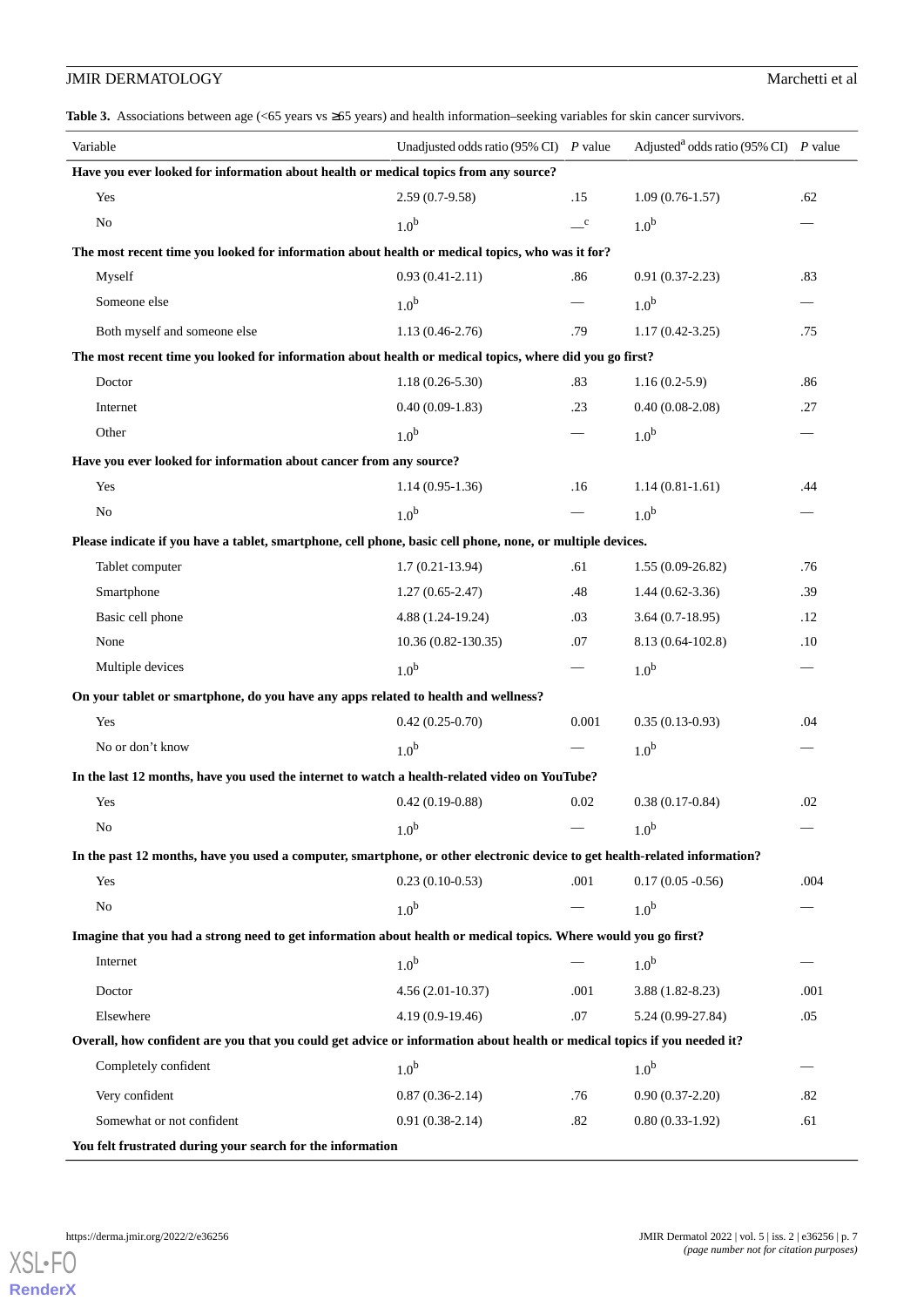|                                                           | Variable                         | Unadjusted odds ratio (95% CI) $P$ value |     | Adjusted <sup>a</sup> odds ratio (95% CI) P value |     |
|-----------------------------------------------------------|----------------------------------|------------------------------------------|-----|---------------------------------------------------|-----|
|                                                           | Strongly agree or somewhat agree | 1.0 <sup>b</sup>                         |     | 1.0 <sup>b</sup>                                  |     |
|                                                           | Somewhat disagree                | $0.89(0.33-2.41)$                        | .82 | $1.08(0.38-3.04)$                                 | .88 |
|                                                           | Strongly disagree                | $0.8(0.38-1.71)$                         | .57 | $0.99(0.43-2.26)$                                 | .97 |
| It took a lot of effort to get the information you needed |                                  |                                          |     |                                                   |     |
|                                                           | Strongly agree                   | 1.0 <sup>b</sup>                         |     | 1.0 <sup>b</sup>                                  |     |
|                                                           | Somewhat agree                   | $1.05(0.25-4.32)$                        | .95 | $1.62(0.33-8.08)$                                 | .55 |
|                                                           | Somewhat disagree                | $0.82(0.19-3.52)$                        | .79 | $1.69(0.28-10.35)$                                | .56 |
|                                                           | Strongly disagree                | $0.44(0.12-1.58)$                        | .20 | $0.64(0.15-2.68)$                                 | .53 |

<sup>a</sup>The model was adjusted for respondent sex, income, and English-speaking ability.

b<sub>Reference.</sub>

<sup>c</sup>No data or not applicable.

#### **Attitudes Toward Health Information–Seeking**

A majority of skin cancer survivors (54.4%) reported that they would first go to their doctor if they had a strong need to get information about health or medical topics, followed by the internet (36.9%) or other sources (3.7%). Most respondents reported high levels of confidence in their ability to get advice or information about health or medical topics if needed, with 66.8% completely or very confident, 26.6% somewhat confident, and 4.4% a little confident or not at all confident. A plurality of skin cancer survivors reported a lot of trust in health information from a doctor (79.3%) but not in health information from government health agencies (16.9%), charitable organizations (1.0%), or religious organizations and leaders  $(2.9\%)$  ( $P<.001$  for all comparisons).

Compared to survivors aged 65 years and older, survivors <65 years old were less likely to first go to their doctor for health information (<65 years: 36.2%; ≥65 years: 68.3%; *P*<.001) and more likely to go to the internet  $\left( \langle 65 \rangle \right)$  years: 55.3%; ≥65 years: 22.9%; *P*<.001). In the model adjusted for sex, income, and English-speaking ability, going to their doctor first was strongly associated with being 65 years and older (OR 3.88, 95% CI 1.82-8.23; *P*=.001) compared to going to the internet first. No other relationships between general health information–seeking behavior and age were identified.

#### **Ownership and Use of Technology**

Although 81.0% of skin cancer survivors reported owning a smartphone or tablet device, 13.2% owned a basic mobile phone only. In the past 12 months, 68.2% of survivors had used a smartphone, computer, or other electronic means to look for health or medical information pertinent to their health, and 26.2% had used the internet to look for information about cancer. A minority of survivors reported having watched a health-related video on YouTube in the past 12 months (19.4%) or having apps related to health and wellness on a tablet or smartphone (38.3%).

Age was strongly associated with the ownership and use of technology [\(Table 2](#page-3-0)). Compared to survivors aged 65 years and older, survivors younger than 65 years old were more likely to have apps related to health and wellness (<65 years: 54.0%;

[XSL](http://www.w3.org/Style/XSL)•FO **[RenderX](http://www.renderx.com/)**

 $\geq 65$  years: 26.4%; *P*=.10), more likely to have watched a health-related YouTube video (<65 years: 27.4%; ≥65 years: 13.3%; *P*=.02), and more likely to have used an electronic means to look for health and medical information  $\left( \langle 65 \rangle \right)$  years: 82.3%; ≥65 years: 61.4%; *P*<.001). After adjusting for sex, income, and English-speaking ability, having health and wellness apps (OR 0.35, 95% CI 0.13-0.93; *P*=.04), watching a health-related YouTube video (OR 0.38, 95% CI 0.17-0.84; *P*=.02), and using electronic means to look for health information (OR 0.17, 95% CI 0.05-0.56;  $P = .004$ ) were associated with being  $< 65$  years old [\(Table 3\)](#page-6-0).

## *Discussion*

#### **General**

We found that health- and cancer-related information-seeking behaviors are common among skin cancer survivors but that 21.6% of respondents felt frustrated, and 28.2% felt that their most recent search for health information took significant effort. Age was strongly associated with survivor preferences and use of technology. Younger survivors were more likely to use and prefer technology-based means, such as the internet, health and wellness apps, or YouTube, to access information. These findings are relevant to clinical practice as well as to research efforts aimed at improving patient education and primary and secondary prevention behaviors, particularly as the population older than 65 years is rapidly expanding in the United States [[32\]](#page-10-6) and technology ownership and use varies by age [[17,](#page-9-11)[18](#page-9-12)[,33](#page-10-7)].

Previous studies [\[3](#page-9-5),[34\]](#page-10-8) have tended to survey survivors in tertiary-care specialty clinics, limiting generalizability. Brutting et al [\[3\]](#page-9-5) found that the internet was strongly preferred as a media information resource by younger (<55 years) more than older patients with or who had a history of melanoma in Germany and that the information source most frequently used by patients with or who had a history of melanoma was their physician, followed by family or friends, other health care professionals, the internet, and booklets. Self-help groups, cancer counseling centers, and health insurance companies were infrequently used as an information resource [\[3](#page-9-5)]. Damude et al [[34\]](#page-10-8) conducted a prospective study in which, prior to an outpatient visit, a printed melanoma brochure and links to 2 educational YouTube videos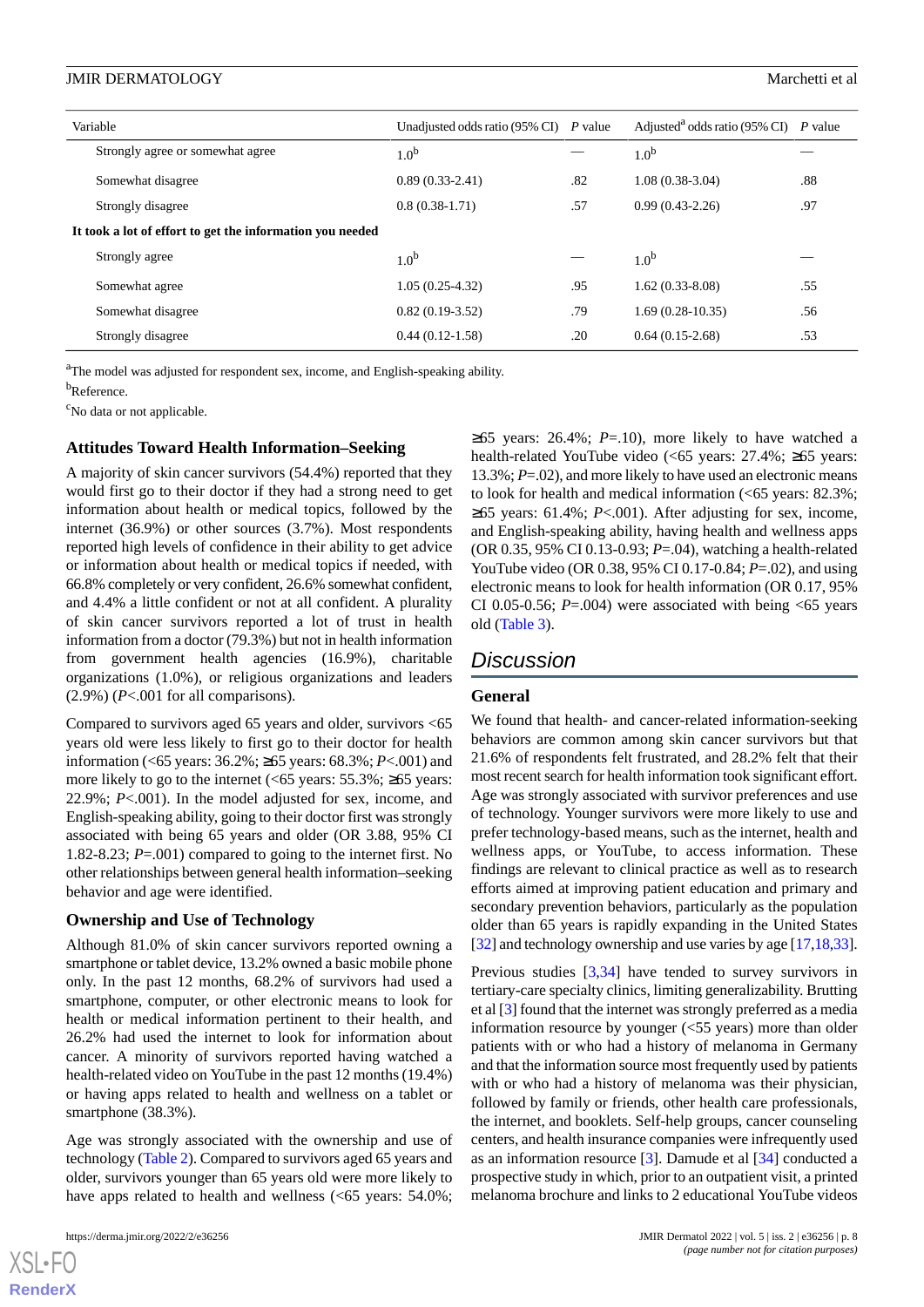about skin self-examination were sent to Dutch stage I-II melanoma survivors, who subsequently reported that they preferred their treating physician over YouTube videos or printed brochures as the primary information source. Their findings [\[34](#page-10-8)] and ours highlight that skin cancer survivors strongly value their doctor as an information resource. In addition, the majority of melanoma survivors felt that YouTube videos gave complementary information, had additional value and increased their confidence; most would recommend them to other patients [[34\]](#page-10-8). Interestingly, in our study, we found very low use of health-related videos from YouTube, which suggests that although there may possibly be interest in this medium among skin cancer survivors, they may not be aware of, or know how to, identify or access, reputable resources. This challenge was highlighted by Petukhova et al [\[35](#page-10-9)], who found that 87% of posts involving medical advice shared in Facebook support groups for keratinocyte carcinoma survivors included unsupported claims.

Web-based and print-based materials for melanoma education have been recently complemented by device (such as smartphone) apps, with which people interact with daily. With the rise in smartphone ownership, apps are a promising resource to help encourage patients and survivors to increase preventive health behaviors, including ultraviolet radiation protective behaviors and skin self-examinations [\[36-](#page-10-10)[52\]](#page-11-0). However, because smartphone ownership varies by demographics [\[18](#page-9-12)], alternative strategies must be developed in parallel to prevent health care disparities.

Interestingly, few respondents reported high levels of trust in information about health or medical topics from government health agencies. This is consistent with the findings of a 2021 survey [\[53](#page-11-1)] of 1305 US adults that showed that the American public has significantly higher trust in health care professionals than in public health institutions and agencies. Addressing concerns of a lack of trust in US public health institutions and agencies, therefore, appears to be an opportunity for improvement. This is particularly relevant for skin cancer as it is the most commonly diagnosed cancer in the United States, most cases are preventable, and it was the topic of the US surgeon general's 2014 call to action [\[54](#page-11-2)].

#### **Limitations**

Data were limited by the survey response rate and the potential for recall and selection biases. Additionally, these data were in relation to general health information and not specific to skin cancer–related information. Given the low number of non-White skin cancer survivors in the data set, our findings may not be generalizable to other races and ethnicities. Selection bias was limited by the use of data from a rigorously conducted, population-based, nationally representative sample, that provided modest monetary compensation. Finally, we did not analyze data from prior HINTS surveys to determine temporal changes in measures, and we did not assess similarities or differences in information-seeking behaviors and use of technology between skin cancer survivors and other individuals.

#### **Conclusion**

Searches for health information are common among skin cancer survivors. Although behaviors and attitudes are associated with age, individuals of all ages have varied preferences, highlighting the importance of access to doctors and personalized information sources.

### **Acknowledgments**

This research was funded in part through the Memorial Sloan Kettering Cancer Center (National Institutes of Health National Cancer Institute Cancer Center Support, grant P30 CA008748). The funders had no role in the design and conduct of the study; collection, management, analysis, and interpretation of the data; preparation, review, or approval of the manuscript; and decision to submit the manuscript for publication.

### **Authors' Contributions**

All authors contributed to the study conception and design. Material preparation, data collection and analysis were performed by MAM, LS-G, SWD, JKN, and JLH. The first draft of the manuscript was written by MAM, and all authors commented on previous versions of the manuscript. All authors read and approved the final manuscript.

### <span id="page-8-1"></span>**Conflicts of Interest**

None declared.

## <span id="page-8-0"></span>**Multimedia Appendix 1**

Supplement. [[DOCX File , 51 KB](https://jmir.org/api/download?alt_name=derma_v5i2e36256_app1.docx&filename=070ae5d4a289392e918f117d653a94cf.docx)-[Multimedia Appendix 1\]](https://jmir.org/api/download?alt_name=derma_v5i2e36256_app1.docx&filename=070ae5d4a289392e918f117d653a94cf.docx)

### **References**

[XSL](http://www.w3.org/Style/XSL)•FO **[RenderX](http://www.renderx.com/)**

1. Harrison JD, Young JM, Price MA, Butow PN, Solomon MJ. What are the unmet supportive care needs of people with cancer? a systematic review. Support Care Cancer 2009 Aug;17(8):1117-1128. [doi: [10.1007/s00520-009-0615-5\]](http://dx.doi.org/10.1007/s00520-009-0615-5) [Medline: [19319577](http://www.ncbi.nlm.nih.gov/entrez/query.fcgi?cmd=Retrieve&db=PubMed&list_uids=19319577&dopt=Abstract)]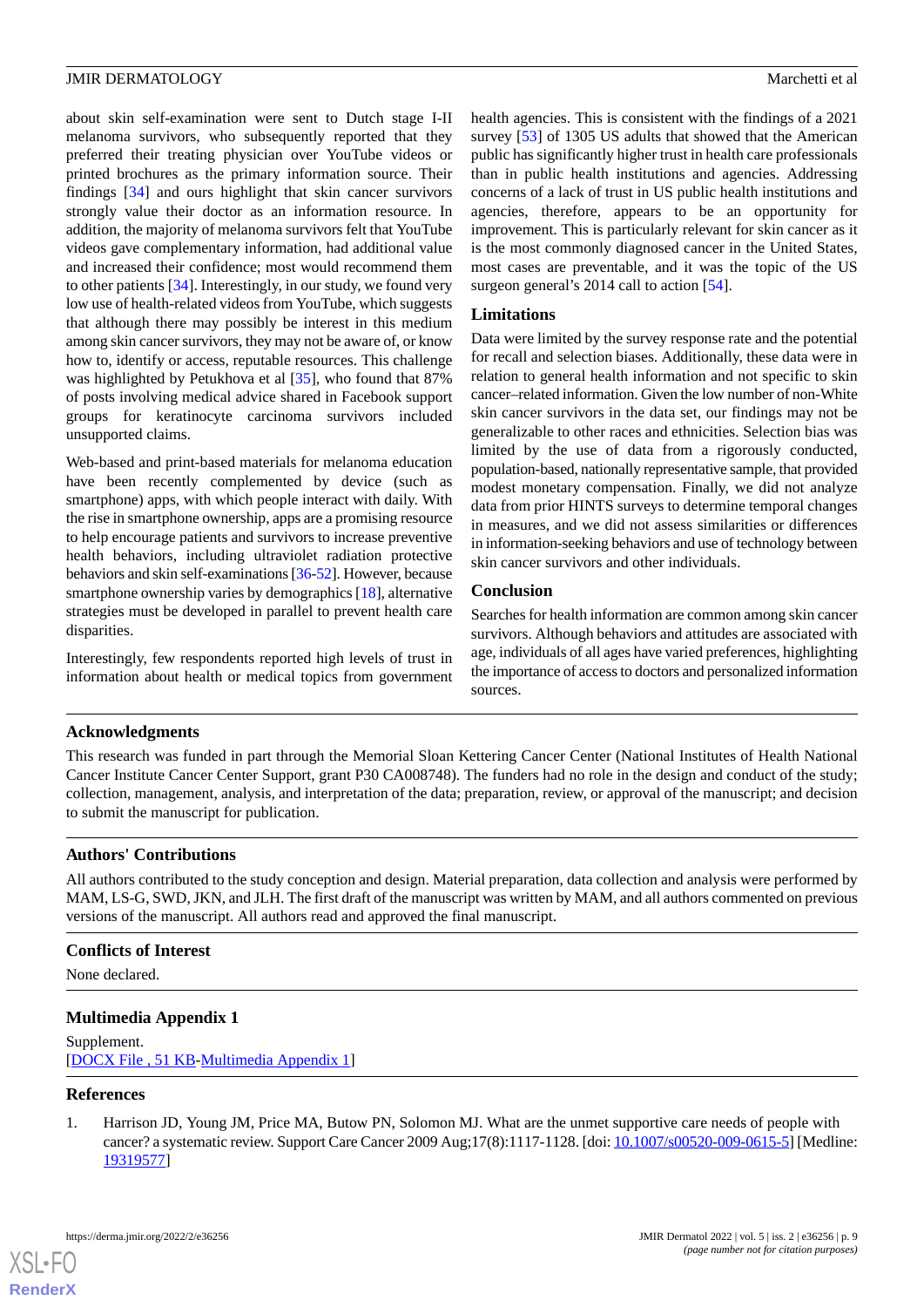- 2. Constantinidou A, Afuwape SA, Linsell L, Hung T, Acland K, Healy C, et al. Informational needs of patients with melanoma and their views on the utility of investigative tests. Int J Clin Pract 2009 Nov;63(11):1595-1600. [doi: [10.1111/j.1742-1241.2009.02096.x\]](http://dx.doi.org/10.1111/j.1742-1241.2009.02096.x) [Medline: [19832815\]](http://www.ncbi.nlm.nih.gov/entrez/query.fcgi?cmd=Retrieve&db=PubMed&list_uids=19832815&dopt=Abstract)
- <span id="page-9-5"></span>3. Brütting J, Bergmann M, Garzarolli M, Rauschenberg R, Weber C, Berking C, NVKH supporting group. Information-seeking and use of information resources among melanoma patients of German skin cancer centers. J Dtsch Dermatol Ges 2018 Sep;16(9):1093-1101. [doi: [10.1111/ddg.13630](http://dx.doi.org/10.1111/ddg.13630)] [Medline: [30091517](http://www.ncbi.nlm.nih.gov/entrez/query.fcgi?cmd=Retrieve&db=PubMed&list_uids=30091517&dopt=Abstract)]
- <span id="page-9-9"></span><span id="page-9-7"></span>4. Hetz SP, Tomasone JR. Supportive care needs of Canadian melanoma patients and survivors. Can Oncol Nurs J 2012;22(4):248-256. [doi: [10.5737/1181912x224248251\]](http://dx.doi.org/10.5737/1181912x224248251) [Medline: [23362658\]](http://www.ncbi.nlm.nih.gov/entrez/query.fcgi?cmd=Retrieve&db=PubMed&list_uids=23362658&dopt=Abstract)
- <span id="page-9-8"></span>5. Husson O, Holterhues C, Mols F, Nijsten T, van de Poll-Franse LV. Melanoma survivors are dissatisfied with perceived information about their diagnosis, treatment and follow-up care. Br J Dermatol 2010 Oct;163(4):879-881. [doi: [10.1111/j.1365-2133.2010.09895.x\]](http://dx.doi.org/10.1111/j.1365-2133.2010.09895.x) [Medline: [20854404\]](http://www.ncbi.nlm.nih.gov/entrez/query.fcgi?cmd=Retrieve&db=PubMed&list_uids=20854404&dopt=Abstract)
- <span id="page-9-15"></span>6. Mitchell J, Callaghan P, Street J, Neuhaus S, Bessen T. The experience of melanoma follow-up care: an online survey of patients in australia. J Skin Cancer 2014;2014:429149 [\[FREE Full text](https://doi.org/10.1155/2014/429149)] [doi: [10.1155/2014/429149](http://dx.doi.org/10.1155/2014/429149)] [Medline: [25535589](http://www.ncbi.nlm.nih.gov/entrez/query.fcgi?cmd=Retrieve&db=PubMed&list_uids=25535589&dopt=Abstract)]
- <span id="page-9-18"></span>7. Waalboer-Spuij R, Hollestein LM, Nijsten TEC, Group LV. Satisfaction with information provision and health-related quality of life in basal and squamous cell carcinoma patients: a cross-sectional population-based study. Acta Derm Venereol 2019 Sep 01;99(10):933-934 [[FREE Full text](https://www.medicaljournals.se/acta/content/abstract/10.2340/00015555-3226)] [doi: [10.2340/00015555-3226](http://dx.doi.org/10.2340/00015555-3226)] [Medline: [31120545\]](http://www.ncbi.nlm.nih.gov/entrez/query.fcgi?cmd=Retrieve&db=PubMed&list_uids=31120545&dopt=Abstract)
- <span id="page-9-0"></span>8. Bath-Hextall F, Nalubega S, Evans C. The needs and experiences of patients with skin cancer: a qualitative systematic review with metasynthesis. Br J Dermatol 2017 Sep 22;177(3):666-687. [doi: [10.1111/bjd.15148\]](http://dx.doi.org/10.1111/bjd.15148) [Medline: [27775838\]](http://www.ncbi.nlm.nih.gov/entrez/query.fcgi?cmd=Retrieve&db=PubMed&list_uids=27775838&dopt=Abstract)
- <span id="page-9-1"></span>9. Palesh O, Aldridge-Gerry A, Bugos K, Pickham D, Chen JJ, Greco R, et al. Health behaviors and needs of melanoma survivors. Support Care Cancer 2014 Nov; 22(11): 2973-2980. [doi: [10.1007/s00520-014-2286-0](http://dx.doi.org/10.1007/s00520-014-2286-0)] [Medline: [24879390](http://www.ncbi.nlm.nih.gov/entrez/query.fcgi?cmd=Retrieve&db=PubMed&list_uids=24879390&dopt=Abstract)]
- 10. Bath-Hextall F, Jenkinson C, Kumar A, Leonardi-Bee J, Perkins W, Cox K, et al. Longitudinal, mixed method study to look at the experiences and knowledge of non melanoma skin cancer from diagnosis to one year. BMC Dermatol 2013 Oct 29;13:13 [[FREE Full text](https://bmcdermatol.biomedcentral.com/articles/10.1186/1471-5945-13-13)] [doi: [10.1186/1471-5945-13-13\]](http://dx.doi.org/10.1186/1471-5945-13-13) [Medline: [24164857\]](http://www.ncbi.nlm.nih.gov/entrez/query.fcgi?cmd=Retrieve&db=PubMed&list_uids=24164857&dopt=Abstract)
- <span id="page-9-3"></span><span id="page-9-2"></span>11. Afifi WA, Weiner JL. Toward a theory of motivated information management. Commun Theory 2004 May;14(2):167-190.  $\left[$ doi:  $\frac{10.1111}{i}$ .1468-2885.2004.tb00310.x]
- <span id="page-9-4"></span>12. Derdiarian A. Informational needs of recently diagnosed cancer patients. a theoretical framework. part I. Cancer Nurs 1987 Apr;10(2):107-115. [Medline: [3646916\]](http://www.ncbi.nlm.nih.gov/entrez/query.fcgi?cmd=Retrieve&db=PubMed&list_uids=3646916&dopt=Abstract)
- 13. Cassileth BR, Zupkis RV, Sutton-Smith K, March V. Information and participation preferences among cancer patients. Ann Intern Med 1980 Jun;92(6):832-836. [Medline: [7387025](http://www.ncbi.nlm.nih.gov/entrez/query.fcgi?cmd=Retrieve&db=PubMed&list_uids=7387025&dopt=Abstract)]
- <span id="page-9-6"></span>14. Case DO, Andrews JE, Johnson JD, Allard SL. Avoiding versus seeking: the relationship of information seeking to avoidance, blunting, coping, dissonance, and related concepts. J Med Libr Assoc 2005 Jul;93(3):353-362 [\[FREE Full text\]](http://europepmc.org/abstract/MED/16059425) [Medline: [16059425](http://www.ncbi.nlm.nih.gov/entrez/query.fcgi?cmd=Retrieve&db=PubMed&list_uids=16059425&dopt=Abstract)]
- <span id="page-9-10"></span>15. Mayer DK, Terrin NC, Kreps GL, Menon U, McCance K, Parsons SK, et al. Cancer survivors information seeking behaviors: a comparison of survivors who do and do not seek information about cancer. Patient Educ Couns 2007 Mar;65(3):342-350. [doi: [10.1016/j.pec.2006.08.015\]](http://dx.doi.org/10.1016/j.pec.2006.08.015) [Medline: [17029864\]](http://www.ncbi.nlm.nih.gov/entrez/query.fcgi?cmd=Retrieve&db=PubMed&list_uids=17029864&dopt=Abstract)
- <span id="page-9-12"></span><span id="page-9-11"></span>16. Hamilton SN, Scali EP, Yu I, Gusnowski E, Ingledew P. Sifting through it all: characterizing melanoma patients' utilization of the internet as an information source. J Cancer Educ 2015 Sep;30(3):580-584. [doi: [10.1007/s13187-014-0711-1\]](http://dx.doi.org/10.1007/s13187-014-0711-1) [Medline: [25077770](http://www.ncbi.nlm.nih.gov/entrez/query.fcgi?cmd=Retrieve&db=PubMed&list_uids=25077770&dopt=Abstract)]
- <span id="page-9-13"></span>17. Young adults are most likely to use the internet, but seniors show faster adoption rates. Pew Research Center. 2015. URL: [https://tinyurl.com/33h2s59a](https://www.pewresearch.org/internet/chart/young-adults-are-most-likely-to-use-the-internet-but-seniors-show-faster-adoption-rates/) [accessed 2022-03-21]
- 18. Smartphone ownership is growing rapidly around the world, but not always equally. Pew Research Center. 2019. URL: [https://tinyurl.com/ywpub5p4](https://www.pewresearch.org/global/2019/02/05/smartphone-ownership-is-growing-rapidly-around-the-world-but-not-always-equally/) [accessed 2022-03-21]
- 19. Yen PP, Wiseman SM. Poor readability of online patient resources regarding sentinel lymph node biopsy for melanoma. Cureus 2019 Jan 13;11(1):e3877 [\[FREE Full text\]](http://europepmc.org/abstract/MED/30899628) [doi: [10.7759/cureus.3877\]](http://dx.doi.org/10.7759/cureus.3877) [Medline: [30899628](http://www.ncbi.nlm.nih.gov/entrez/query.fcgi?cmd=Retrieve&db=PubMed&list_uids=30899628&dopt=Abstract)]
- 20. Brütting J, Steeb T, Reinhardt L, Berking C, Meier F. Exploring the most visible german websites on melanoma immunotherapy: a web-based analysis. JMIR Cancer 2018 Dec 13;4(2):e10676 [\[FREE Full text\]](https://cancer.jmir.org/2018/2/e10676/) [doi: [10.2196/10676](http://dx.doi.org/10.2196/10676)] [Medline: [30545808](http://www.ncbi.nlm.nih.gov/entrez/query.fcgi?cmd=Retrieve&db=PubMed&list_uids=30545808&dopt=Abstract)]
- <span id="page-9-16"></span><span id="page-9-14"></span>21. Alshaikh EA, Almedimigh AF, Alruwaili AM, Almajnoni AH, Alhajiahmed A, Almalki TS, et al. Patient-focused online resources for melanoma: highly variable content and quality. J Cancer Educ 2018 May 07:775-781. [doi: [10.1007/s13187-018-1372-2\]](http://dx.doi.org/10.1007/s13187-018-1372-2) [Medline: [29732480](http://www.ncbi.nlm.nih.gov/entrez/query.fcgi?cmd=Retrieve&db=PubMed&list_uids=29732480&dopt=Abstract)]
- <span id="page-9-17"></span>22. Ibrahim AMS, Vargas CR, Koolen PGL, Chuang DJ, Lin SJ, Lee BT. Readability of online patient resources for melanoma. Melanoma Res 2016 Feb;26(1):58-65. [doi: [10.1097/CMR.0000000000000210\]](http://dx.doi.org/10.1097/CMR.0000000000000210) [Medline: [26479217\]](http://www.ncbi.nlm.nih.gov/entrez/query.fcgi?cmd=Retrieve&db=PubMed&list_uids=26479217&dopt=Abstract)
- 23. Kang R, Lipner S. Assessment of internet sources on subungual melanoma. Melanoma Res 2020 Aug;30(4):416-419. [doi: [10.1097/CMR.0000000000000508](http://dx.doi.org/10.1097/CMR.0000000000000508)] [Medline: [30169432](http://www.ncbi.nlm.nih.gov/entrez/query.fcgi?cmd=Retrieve&db=PubMed&list_uids=30169432&dopt=Abstract)]
- 24. Winterbottom A, Harcourt D. Patients' experience of the diagnosis and treatment of skin cancer. J Adv Nurs 2004 Nov;48(3):226-233. [doi: [10.1111/j.1365-2648.2004.03191.x\]](http://dx.doi.org/10.1111/j.1365-2648.2004.03191.x) [Medline: [15488036\]](http://www.ncbi.nlm.nih.gov/entrez/query.fcgi?cmd=Retrieve&db=PubMed&list_uids=15488036&dopt=Abstract)
- 25. Körner A, Garland R, Czajkowska Z, Coroiu A, Khanna M. Supportive care needs and distress in patients with non-melanoma skin cancer: nothing to worry about? Eur J Oncol Nurs 2016 Feb;20:150-155. [doi: [10.1016/j.ejon.2015.07.006\]](http://dx.doi.org/10.1016/j.ejon.2015.07.006) [Medline: [26236032](http://www.ncbi.nlm.nih.gov/entrez/query.fcgi?cmd=Retrieve&db=PubMed&list_uids=26236032&dopt=Abstract)]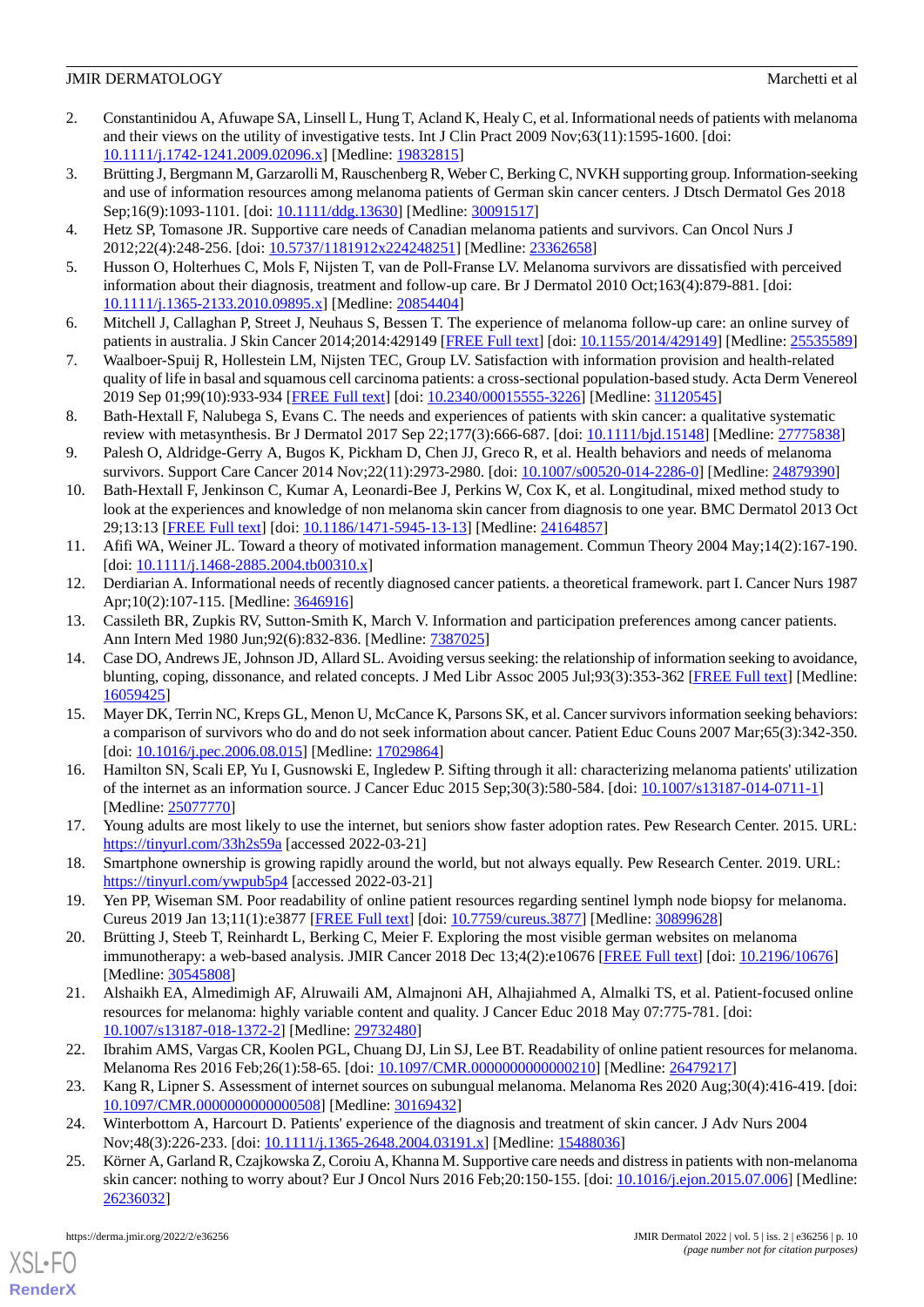- <span id="page-10-0"></span>26. Kassianos AP, Emery JD, Murchie P, Walter FM. Smartphone applications for melanoma detection by community, patient and generalist clinician users: a review. Br J Dermatol 2015 Jun;172(6):1507-1518. [doi: [10.1111/bjd.13665\]](http://dx.doi.org/10.1111/bjd.13665) [Medline: [25600815](http://www.ncbi.nlm.nih.gov/entrez/query.fcgi?cmd=Retrieve&db=PubMed&list_uids=25600815&dopt=Abstract)]
- <span id="page-10-1"></span>27. Steeb T, Wessely A, Mastnik S, Brinker TJ, French LE, Niesert A, et al. Patient attitudes and their awareness towards skin cancer-related apps: cross-sectional survey. JMIR Mhealth Uhealth 2019 Jul 02;7(7):e13844 [\[FREE Full text\]](https://mhealth.jmir.org/2019/7/e13844/) [doi: [10.2196/13844\]](http://dx.doi.org/10.2196/13844) [Medline: [31267978\]](http://www.ncbi.nlm.nih.gov/entrez/query.fcgi?cmd=Retrieve&db=PubMed&list_uids=31267978&dopt=Abstract)
- <span id="page-10-3"></span><span id="page-10-2"></span>28. §46.104 Exempt research. Office for Human Research Protections. URL: [https://www.hhs.gov/ohrp/regulations-and-policy/](https://www.hhs.gov/ohrp/regulations-and-policy/regulations/45-cfr-46/revised-common-rule-regulatory-text/index.html#46.104) [regulations/45-cfr-46/revised-common-rule-regulatory-text/index.html#46.104](https://www.hhs.gov/ohrp/regulations-and-policy/regulations/45-cfr-46/revised-common-rule-regulatory-text/index.html#46.104) [accessed 2022-03-21]
- <span id="page-10-4"></span>29. Health information national trends survey 5 (HINTS 5): cycle 3 methodology report. National Cancer Institute. 2019. URL: [https://hints.cancer.gov/docs/Instruments/HINTS5\\_Cycle3\\_MethodologyReport.pdf](https://hints.cancer.gov/docs/Instruments/HINTS5_Cycle3_MethodologyReport.pdf) [accessed 2022-03-21]
- <span id="page-10-5"></span>30. Cancer stat facts: melanoma of the skin. National Cancer Institute. 2020. URL: [https://seer.cancer.gov/statfacts/html/melan.](https://seer.cancer.gov/statfacts/html/melan.html) [html](https://seer.cancer.gov/statfacts/html/melan.html) [accessed 2022-03-21]
- <span id="page-10-6"></span>31. Who is eligible for Medicare? HHS.gov U.S. Department of Health & Human Services. URL: [https://tinyurl.com/2p8vb3pd](https://www.hhs.gov/answers/medicare-and-medicaid/who-is-elibible-for-medicare/index.html#:~:text=Generally%2C%20Medicare%20is%20available%20for,failure%20requiring%20dialysis%20or%20transplant)) [accessed 2022-03-21]
- <span id="page-10-7"></span>32. 2020 Profile of older Americans. Administration for Community Living. URL: [https://acl.gov/sites/default/files/](https://acl.gov/sites/default/files/Aging%20and%20Disability%20in%20America/2020ProfileOlderAmericans.Final_.pdf) [Aging%20and%20Disability%20in%20America/2020ProfileOlderAmericans.Final\\_.pdf](https://acl.gov/sites/default/files/Aging%20and%20Disability%20in%20America/2020ProfileOlderAmericans.Final_.pdf) [accessed 2022-03-21]
- <span id="page-10-8"></span>33. Mobile fact sheet. Pew Research Center. 2019. URL: <https://www.pewresearch.org/internet/fact-sheet/mobile/> [accessed 2022-03-21]
- <span id="page-10-9"></span>34. Damude S, Hoekstra-Weebers JEHM, van LBL, Hoekstra HJ. Melanoma patients' disease-specific knowledge, information preference, and appreciation of educational YouTube videos for self-inspection. Eur J Surg Oncol 2017 Aug;43(8):1528-1535. [doi: [10.1016/j.ejso.2017.06.008](http://dx.doi.org/10.1016/j.ejso.2017.06.008)] [Medline: [28684059\]](http://www.ncbi.nlm.nih.gov/entrez/query.fcgi?cmd=Retrieve&db=PubMed&list_uids=28684059&dopt=Abstract)
- <span id="page-10-10"></span>35. Petukhova TA, Wilson BN, Gadjiko M, Lee EH, Wang J, Rossi AM, et al. Utilization of Facebook for support and education by patients with skin cancer. Dermatol Online J 2020 Mar 03;26(3):4 [[FREE Full text](http://escholarship.org/uc/item/27k6w5b2)] [Medline: [32609441\]](http://www.ncbi.nlm.nih.gov/entrez/query.fcgi?cmd=Retrieve&db=PubMed&list_uids=32609441&dopt=Abstract)
- 36. Sar-Graycar L, Rotemberg VM, Matsoukas K, Halpern AC, Marchetti MA, Hay JL. Interactive skin self-examination digital platforms for the prevention of skin cancer: a narrative literature review. J Am Acad Dermatol 2021 May;84(5):1459-1468. [doi: [10.1016/j.jaad.2020.07.014\]](http://dx.doi.org/10.1016/j.jaad.2020.07.014) [Medline: [32659420](http://www.ncbi.nlm.nih.gov/entrez/query.fcgi?cmd=Retrieve&db=PubMed&list_uids=32659420&dopt=Abstract)]
- 37. Walter FM, Pannebakker MM, Barclay ME, Mills K, Saunders CL, Murchie P, et al. Effect of a skin self-monitoring smartphone application on time to physician consultation among patients with possible melanoma: a phase 2 randomized clinical trial. JAMA Netw Open 2020 Feb 05;3(2):e200001 [[FREE Full text\]](https://jamanetwork.com/journals/jamanetworkopen/fullarticle/10.1001/jamanetworkopen.2020.0001) [doi: [10.1001/jamanetworkopen.2020.0001\]](http://dx.doi.org/10.1001/jamanetworkopen.2020.0001) [Medline: [32101302](http://www.ncbi.nlm.nih.gov/entrez/query.fcgi?cmd=Retrieve&db=PubMed&list_uids=32101302&dopt=Abstract)]
- 38. Ribeiro N, Moreira L, Barros A, Almeida AM, Santos-Silva F. Guidelines for a cancer prevention smartphone application: a mixed-methods study. Int J Med Inform 2016 Oct;94:134-142. [doi: [10.1016/j.ijmedinf.2016.07.007\]](http://dx.doi.org/10.1016/j.ijmedinf.2016.07.007) [Medline: [27573321](http://www.ncbi.nlm.nih.gov/entrez/query.fcgi?cmd=Retrieve&db=PubMed&list_uids=27573321&dopt=Abstract)]
- 39. Ribeiro N, Moreira L, Almeida AMP, Santos-Silva F. Can smartphones promote cancer prevention behaviours in healthy young adults? a prospective study. J Cancer Educ 2019 Oct;34(5):847-853. [doi: [10.1007/s13187-018-1382-0](http://dx.doi.org/10.1007/s13187-018-1382-0)] [Medline: [29931456](http://www.ncbi.nlm.nih.gov/entrez/query.fcgi?cmd=Retrieve&db=PubMed&list_uids=29931456&dopt=Abstract)]
- 40. Ribeiro N, Moreira L, Almeida AMP, Santos-Silva F. Pilot study of a smartphone-based intervention to promote cancer prevention behaviours. Int J Med Inform 2017 Dec;108:125-133. [doi: [10.1016/j.ijmedinf.2017.10.013](http://dx.doi.org/10.1016/j.ijmedinf.2017.10.013)] [Medline: [29132617](http://www.ncbi.nlm.nih.gov/entrez/query.fcgi?cmd=Retrieve&db=PubMed&list_uids=29132617&dopt=Abstract)]
- 41. Murchie P, Allan JL, Brant W, Dennis M, Hall S, Masthoff J, et al. Total skin self-examination at home for people treated for cutaneous melanoma: development and pilot of a digital intervention. BMJ Open 2015 Aug 06;5(8):e007993 [[FREE](http://bmjopen.bmj.com/cgi/pmidlookup?view=long&pmid=26251412) [Full text\]](http://bmjopen.bmj.com/cgi/pmidlookup?view=long&pmid=26251412) [doi: [10.1136/bmjopen-2015-007993](http://dx.doi.org/10.1136/bmjopen-2015-007993)] [Medline: [26251412\]](http://www.ncbi.nlm.nih.gov/entrez/query.fcgi?cmd=Retrieve&db=PubMed&list_uids=26251412&dopt=Abstract)
- 42. Mills K, Emery J, Lantaff R, Radford M, Pannebakker M, Hall P, et al. Protocol for the melatools skin self-monitoring trial: a phase II randomised controlled trial of an intervention for primary care patients at higher risk of melanoma. BMJ Open 2017 Nov 28;7(11):e017934 [\[FREE Full text\]](https://bmjopen.bmj.com/lookup/pmidlookup?view=long&pmid=29187412) [doi: [10.1136/bmjopen-2017-017934\]](http://dx.doi.org/10.1136/bmjopen-2017-017934) [Medline: [29187412\]](http://www.ncbi.nlm.nih.gov/entrez/query.fcgi?cmd=Retrieve&db=PubMed&list_uids=29187412&dopt=Abstract)
- 43. Marek AJ, Chu EY, Ming ME, Khan ZA, Kovarik CL. Impact of a smartphone application on skin self-examination rates in patients who are new to total body photography: a randomized controlled trial. J Am Acad Dermatol 2018 Sep;79(3):564-567 [[FREE Full text](http://europepmc.org/abstract/MED/29438760)] [doi: [10.1016/j.jaad.2018.02.025](http://dx.doi.org/10.1016/j.jaad.2018.02.025)] [Medline: [29438760](http://www.ncbi.nlm.nih.gov/entrez/query.fcgi?cmd=Retrieve&db=PubMed&list_uids=29438760&dopt=Abstract)]
- 44. Marek AJ, Chu EY, Ming ME, Khan ZA, Kovarik CL. Piloting the use of smartphones, reminders, and accountability partners to promote skin self-examinations in patients with total body photography: a randomized controlled trial. Am J Clin Dermatol 2018 Oct;19(5):779-785 [[FREE Full text](http://europepmc.org/abstract/MED/30062632)] [doi: [10.1007/s40257-018-0372-7\]](http://dx.doi.org/10.1007/s40257-018-0372-7) [Medline: [30062632](http://www.ncbi.nlm.nih.gov/entrez/query.fcgi?cmd=Retrieve&db=PubMed&list_uids=30062632&dopt=Abstract)]
- 45. Manahan MN, Soyer HP, Loescher LJ, Horsham C, Vagenas D, Whiteman DC, et al. A pilot trial of mobile, patient-performed teledermoscopy. Br J Dermatol 2015 Apr;172(4):1072-1080. [doi: [10.1111/bjd.13550\]](http://dx.doi.org/10.1111/bjd.13550) [Medline: [25418126\]](http://www.ncbi.nlm.nih.gov/entrez/query.fcgi?cmd=Retrieve&db=PubMed&list_uids=25418126&dopt=Abstract)
- 46. Kong F, Horsham C, Rayner J, Simunovic M, O'Hara M, Soyer HP, et al. Consumer preferences for skin cancer screening using mobile teledermoscopy: a qualitative study. Dermatology 2020;236(2):97-104 [\[FREE Full text\]](https://www.karger.com?DOI=10.1159/000505620) [doi: [10.1159/000505620\]](http://dx.doi.org/10.1159/000505620) [Medline: [32126557\]](http://www.ncbi.nlm.nih.gov/entrez/query.fcgi?cmd=Retrieve&db=PubMed&list_uids=32126557&dopt=Abstract)
- 47. Janda M, Horsham C, Vagenas D, Loescher L, Gillespie N. Koh U Accuracy of mobile digital teledermoscopy for skin self-examinations in adults at high risk of skin cancer: an open-label, randomised controlled trial. Lancet Digital Health 2020:e129-e137 [\[FREE Full text\]](https://doi.org/10.1016/S2589-7500(20)30001-7) [doi: [10.1016/s2589-7500\(20\)30001-7\]](http://dx.doi.org/10.1016/s2589-7500(20)30001-7) [Medline: [33334577](http://www.ncbi.nlm.nih.gov/entrez/query.fcgi?cmd=Retrieve&db=PubMed&list_uids=33334577&dopt=Abstract)]